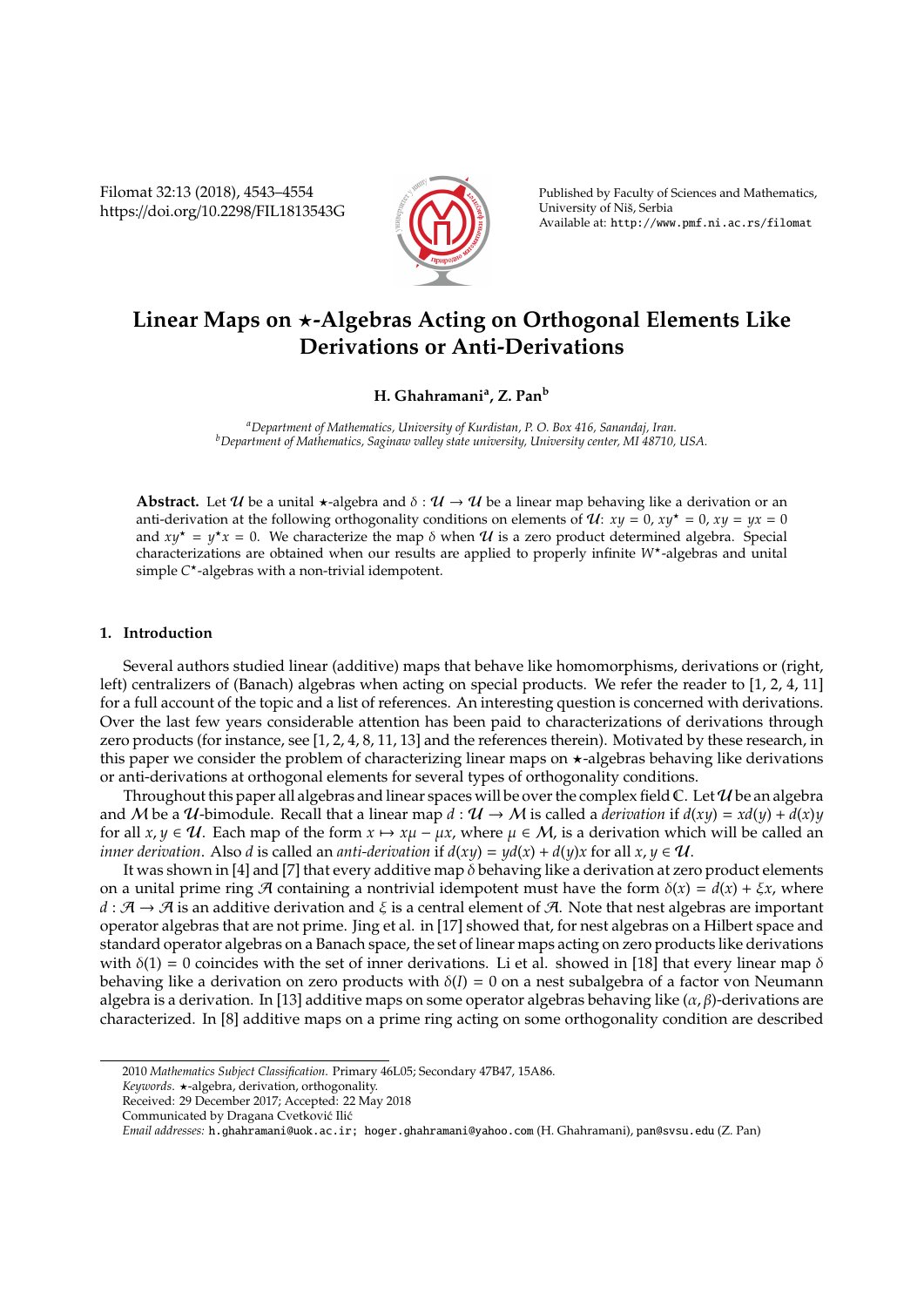where the ring has an involution and nontrivial idempotents. For other related references, see [13, 14] and the references therein.

In this paper we consider the problem of characterizing linear maps behaving like derivations or antiderivations at orthogonal elements for several types of orthogonality conditions. In particular, we consider the subsequent conditions on a linear map  $\delta : \mathcal{U} \to \mathcal{U}$  where  $\mathcal{U}$  is a zero product determined  $\star$ -algebra with unity:

(i) *derivations through one-sided orthogonality conditions*

$$
xy = 0 \Longrightarrow x\delta(y) + \delta(x)y = 0 \quad [\mathbb{P}_1];
$$

$$
xy^* = 0 \Longrightarrow x\delta(y)^* + \delta(x)y^* = 0 \quad [\mathbb{P}_2];
$$

(ii) *anti-derivations through one-sided orthogonality conditions*

$$
xy = 0 \Longrightarrow y\delta(x) + \delta(y)x = 0 \quad [P_3];
$$

$$
xy^{\star} = 0 \Longrightarrow \delta(y)^{\star}x + y^{\star}\delta(x) = 0 \quad [\mathbb{P}_4];
$$

(iii) *derivations through two-sided orthogonality conditions*

$$
xy = yx = 0 \Longrightarrow x\delta(y) + \delta(x)y = y\delta(x) + \delta(y)x = 0 \quad [\mathbb{P}_5];
$$
  

$$
xy^* = y^*x = 0 \Longrightarrow x\delta(y)^* + \delta(x)y^* = \delta(y)^*x + y^*\delta(x) = 0 \quad [\mathbb{P}_6];
$$

where  $x, y \in U$ . Our purpose is to investigate whether the above conditions characterize derivations  $(\star$ -derivations) or anti-derivations ( $\star$ -anti-derivations) on zero product determined  $\star$ -algebras with unity. Also we give applications of our results for some C<sup>\*</sup>-algebras. Particularly, we characterize linear maps behaving like derivations or anti-derivations at orthogonal elements for several types of orthogonality conditions on properly infinite W<sup>\*</sup>-algebras or unital simple C<sup>\*</sup>-algebras with a non-trivial idempotent, which includes *B*( $H$ ), the set of all bounded operators on a Hilbert space  $H$  with dim  $H \ge 2$ .

#### **2. Primary tools**

We denote the center of an algebra  $\mathcal{U}$  by  $Z(\mathcal{U})$  and the Lie bracket defined by [x,  $y$ ] =  $x\psi - \psi x$  for all *x*, *y* ∈ *U*. Let *U* be a  $\star$ -algebra with unity 1 and *d* : *U* → *U* be a map. We say that *d* is a  $\star$ -map if  $d(x^*) = d(x)^*$  for all  $x \in U$ . Note that if *d* is a derivation or an anti-derivation, then  $d(1) = 0$ .

**Remark 2.1.** *Let d* :  $U \to U$  *be an inner derivation where*  $d(x) = x\mu - \mu x$  *for some*  $\mu \in U$ *. If d is a*  $\star$ *-map, then*  $x^{\star}\mu - \mu x^{\star} = \mu^{\star}x^{\star} - x^{\star}\mu^{\star}$  for all  $x \in \mathcal{U}$ *. So Re* $\mu = \frac{1}{2}$  $\frac{1}{2}(\mu + \mu^*)$  ∈ *Z*(U). Conversely for  $\mu \in \mathcal{U}$  with Re $\mu \in Z(\mathcal{U})$ , *the map d* :  $U \rightarrow U$  *defined by d(x)* =  $x\mu - \mu x$  *is a*  $\star$ *-inner derivation.* 

Let U be an algebra and M be a U-bimodule. Recall that a linear map  $d : U \to M$  is called a *Jordan derivation* if  $d(xy + yx) = xd(y) + d(x)y + yd(x) + d(y)x$  for all  $x, y \in U$ , or equivalently,  $d(x^2) = xd(x) + d(x)x$  for all  $x \in U$ . Clearly, each derivation is a Jordan derivation. The converse is, in general, not true. From the classical result of Brešar [3], each Jordan derivation on semiprime algebras is a derivation. Since every semisimple Banach algebra is a semiprime Banach algebra and all C<sup>\*</sup>-algebras are semisimple Banach algebras, it follows that any Jordan derivation on a *C* ?-algebra is a derivation.

The question of characterizing linear maps through zero products, Jordan products, etc. on algebras sometimes can be effectively solved by considering bilinear maps that preserve certain zero product properties (for instance, see [1, 2, 6, 10]). Motivated by these, Brešar et al. [5] introduced the concept of zero product (Jordan product) determined algebras, which can be used to study linear maps preserving zero products (Jordan products) and derivable (Jordan derivable) maps at zero point.

An algebra U is called *zero product determined* if for every linear space X and every bilinear map  $\phi : \mathcal{U} \times \mathcal{U} \to \mathcal{X}$ , the following holds: If  $\phi(x, y) = 0$  whenever  $xy = 0$ , then there exists a linear map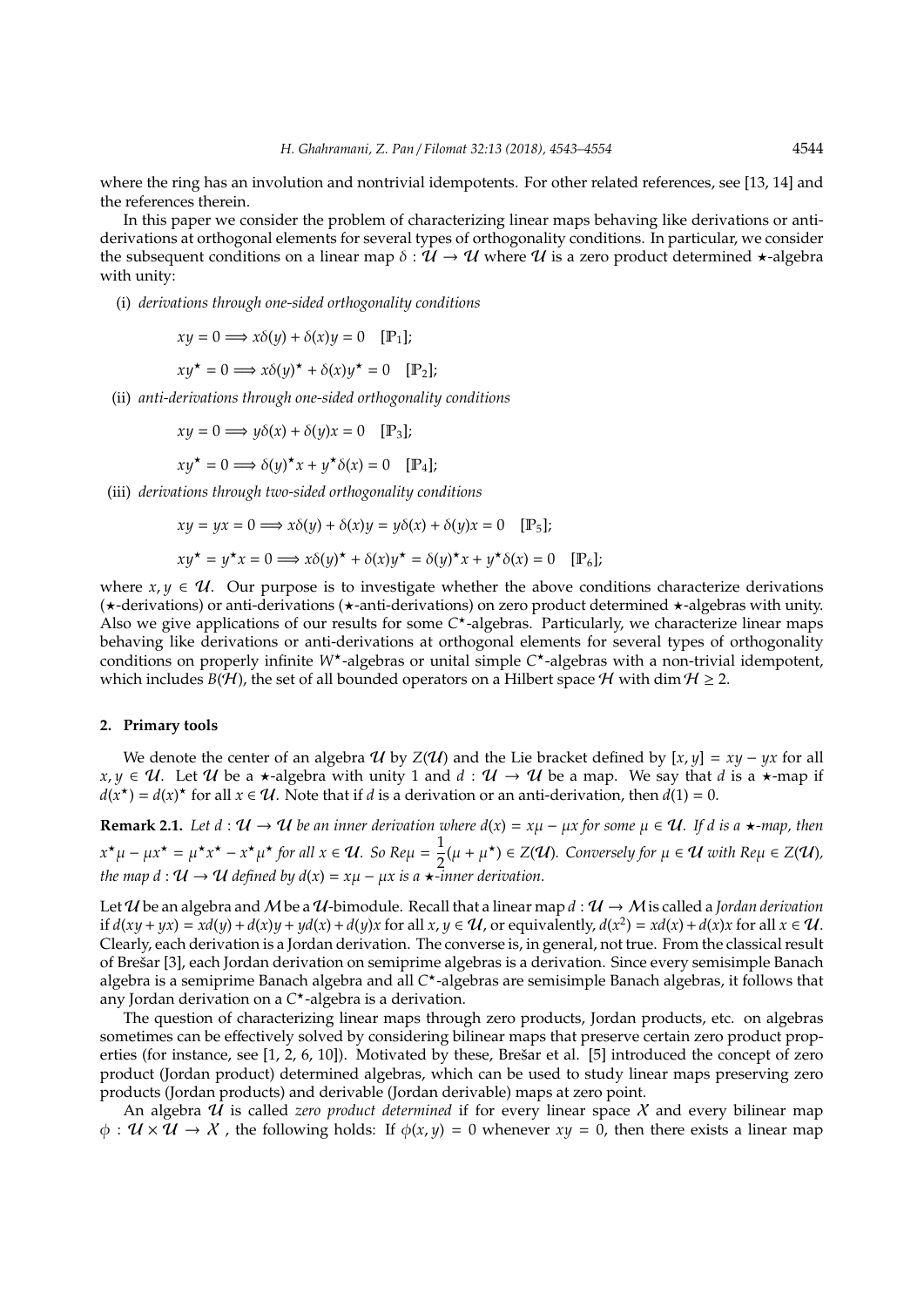$T: \mathcal{U} \to \mathcal{X}$  such that  $\phi(x, y) = T(xy)$  for all  $x, y \in \mathcal{U}$ . If  $\mathcal{U}$  has unity 1, then  $\mathcal{U}$  is zero product determined if and only if for every linear space X and every bilinear map  $\phi : \mathcal{U} \times \mathcal{U} \to \mathcal{X}$ , the following holds: If  $\phi(x, y) = 0$  whenever  $xy = 0$ , then  $\phi(x, y) = \phi(xy, 1)$  (see [12]). Also in this case  $\phi(x, 1) = \phi(1, x)$  for all  $x \in \mathcal{U}$ .

Recall that a *W*?-algebra is called *properly infinite* if it contains no nonzero finite central projection and a unital algebra  $U$  is called *simple* if 0 and  $U$  are the only ideals of  $U$ .

**Remark 2.2.** *Every algebra which is generated by its idempotents is zero product determined [6]. So the following algebras are zero product determined:*

- *(i) Any algebra which is linearly spanned by its idempotents. By [16, Lemma 3. 2] and [23, Theorem 1], B*(H) *is linearly spanned by its idempotents. By [23, Theorem 4], every element in a properly infinite W*?*-algebra* U *is a sum of at most five idempotents. In [20] several classes of simple C*?*-algebras are given which are linearly spanned by their projections.*
- *(ii) Any simple unital algebra containing a non-trivial idempotent, since these algebras are generated by their idempotents [4].*

The ideas of the proof of the next lemma come from [2].

**Lemma 2.3.** *Let* U *be a zero product determined algebra with unity* 1*. Suppose that* X *is a linear space and*  $\phi : \mathcal{U} \times \mathcal{U} \rightarrow \mathcal{X}$  *is a bilinear map satisfying* 

$$
xy = yx = 0 \Longrightarrow \phi(x, y) = 0 \quad (x, y \in \mathcal{U}).
$$

*Then*

$$
\phi(x, y) + \phi(y, x) = \phi(xy, 1) + \phi(1, yx) \quad and \quad \phi([x, y], 1) = \phi(1, [x, y]),
$$

*for all*  $x, y \in \mathcal{U}$ *.* 

*Proof.* Fix *s*,  $t \in U$  such that  $st = 0$ . Define a bilinear map  $\psi : U \times U \rightarrow X$  by

 $\psi(x, y) = \phi(tx, ys).$ 

It is easily checked that  $\psi(x, y) = 0$  whenever  $xy = 0$ . Since U is a zero product determined algebra, it follows that  $\psi(x, y) = \psi(xy, 1)$  for all  $x, y \in \mathcal{U}$ . Hence

 $\phi(tx, ys) = \phi(txy, s),$ 

for all  $x, y \in \mathcal{U}$ , when  $st = 0$ . Now fix arbitrary elements  $x, y \in \mathcal{U}$  and define  $\varphi : \mathcal{U} \times \mathcal{U} \to \chi$  by

 $\varphi(s,t) = \varphi(tx, ys) - \varphi(txy, s).$ 

From the above, we see that  $\varphi(s, t) = 0$  whenever  $st = 0$ . So  $\varphi(s, t) = \varphi(st, 1)$  for all  $s, t \in \mathcal{U}$ . Thus

 $\phi(tx, ys) - \phi(txy, s) = \phi(x, yst) - \phi(xy, st),$ 

for all *x*, *y*, *s*, *t*  $\in \mathcal{U}$ . Setting *x* = *s* = 1, we have

 $\phi(t, y) + \phi(y, t) = \phi(1, yt) + \phi(ty, 1),$ 

for all  $t, y \in U$ .

Now for any  $x, y \in U$  we have

 $\phi(x, y) + \phi(y, x) = \phi(xy, 1) + \phi(1, yx)$ 

and

 $\phi(y, x) + \phi(x, y) = \phi(yx, 1) + \phi(1, xy).$ 

By comparing these equations, we get

 $\phi([x, y], 1) = \phi(1, [x, y]),$ 

for all  $x, y \in U$ .  $\square$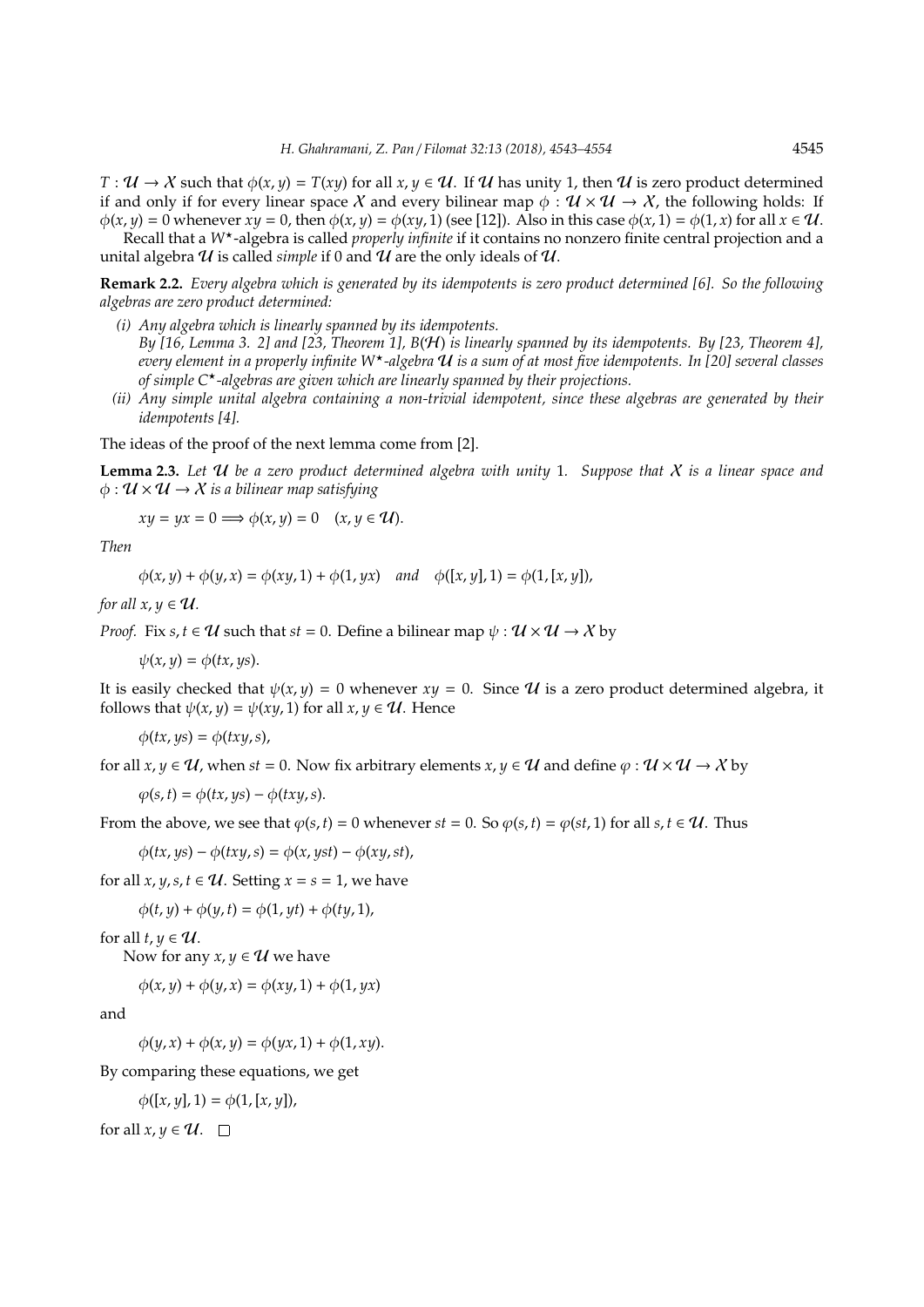The condition  $\phi(x, 1) = \phi(1, x)$  (for all  $x \in \mathcal{U}$ ) does not seem to follow from Lemma 2.3. But we have the next lemma which has been proved in [14, Theorem 3.5].

**Lemma 2.4.** Let U be an algebra with unity 1. Suppose that X is a linear space and  $\phi : U \times U \rightarrow X$  is a bilinear *map satisfying*

 $xy = yx = 0 \Longrightarrow \phi(x, y) = 0 \quad (x, y \in \mathcal{U}).$ 

*Then*

$$
\phi(x,p) + \phi(p,x) = \phi(xp,1) + \phi(1,px) \quad and \quad \phi(p,1) = \phi(1,p),
$$

*for all*  $x \in U$  *and any idempotent*  $p \in U$ . If U is linearly spanned by its idempotents, then

 $\phi(x, y) + \phi(y, x) = \phi(xy, 1) + \phi(1, yx)$  *and*  $\phi(x, 1) = \phi(1, x)$ ,

*for all*  $x, y \in \mathcal{U}$ *.* 

## **3. Main results**

From this point on, unless specified otherwise, we assume  $\mathcal U$  is a zero product determined  $\star$ -algebra with unity 1.

First, we characterize derivations on  $U$  through one-sided orthogonality conditions.

**Theorem 3.1.** Let  $\delta : \mathcal{U} \to \mathcal{U}$  be a linear map. Then

*(i)* δ *satisfies*

$$
xy = 0 \Longrightarrow x\delta(y) + \delta(x)y = 0 \quad (x, y \in \mathcal{U}) \quad [\mathbb{P}_1]
$$

*if and only if there is a derivation*  $d: U \to U$  *and an element*  $\xi \in Z(U)$  *such that*  $\delta(x) = d(x) + \xi x$  for all  $x \in \mathcal{U}$ .

*(ii)* δ *satisfies*

$$
xy^* = 0 \Longrightarrow x\delta(y)^* + \delta(x)y^* = 0 \quad (x, y \in \mathcal{U}) \quad [\mathbb{P}_2]
$$

*if and only if there is a*  $\star$ *-derivation d* :  $U \to U$  *and an element*  $\xi \in U$  *such that*  $\delta(x) = d(x) + \xi x$  *for all*  $x \in U$ .

*Proof.* (*i*) Suppose  $\delta$  satisfies [P<sub>1</sub>]. Define a bilinear map  $\phi$ :  $\mathcal{U} \times \mathcal{U} \rightarrow \mathcal{U}$  by  $\phi(x, y) = x\delta(y) + \delta(x)y$ . If  $x, y \in U$  such that  $xy = 0$ , then  $\phi(x, y) = 0$ . Since U is a zero product determined algebra, it follows that  $\phi(x, y) = \phi(xy, 1)$  and  $\phi(x, 1) = \phi(1, x)$  for all  $x, y \in \mathcal{U}$ . So

$$
x\delta(y) + \delta(x)y = xy\delta(1) + \delta(xy) \quad \text{and} \quad x\delta(1) = \delta(1)x \tag{1}
$$

for all  $x, y \in \mathcal{U}$ . Let  $\xi = \delta(1)$ , then  $\xi \in Z(\mathcal{U})$ . Define  $d : \mathcal{U} \to \mathcal{U}$  by  $d(x) = \delta(x) - \xi x$ . By (1), it is easily checked that *d* is a derivation.

The converse is proved easily.

(*ii*) Suppose  $\delta$  satisfies  $[\mathbb{P}_2]$ . Set  $\xi = \delta(1)$ . Define  $d : \mathcal{U} \to \mathcal{U}$  by  $d(x) = \delta(x) - \xi x$ . Then d is a linear map which satisfies

$$
xy^* = 0 \Longrightarrow xd(y)^* + d(x)y^* = 0 \quad (x, y \in \mathcal{U})
$$
 (2)

and  $d(1) = 0$ . We will show that *d* is a  $\star$ -derivation. To this end, we consider the bilinear map  $\phi : U \times U \rightarrow U$ by  $\phi(x, y) = xd(y^*)^* + d(x)y$ . If  $x, y \in U$  such that  $xy = 0$ , then  $x(y^*)^* = 0$  and (2) gives  $\phi(x, y) = 0$ . Since  $U$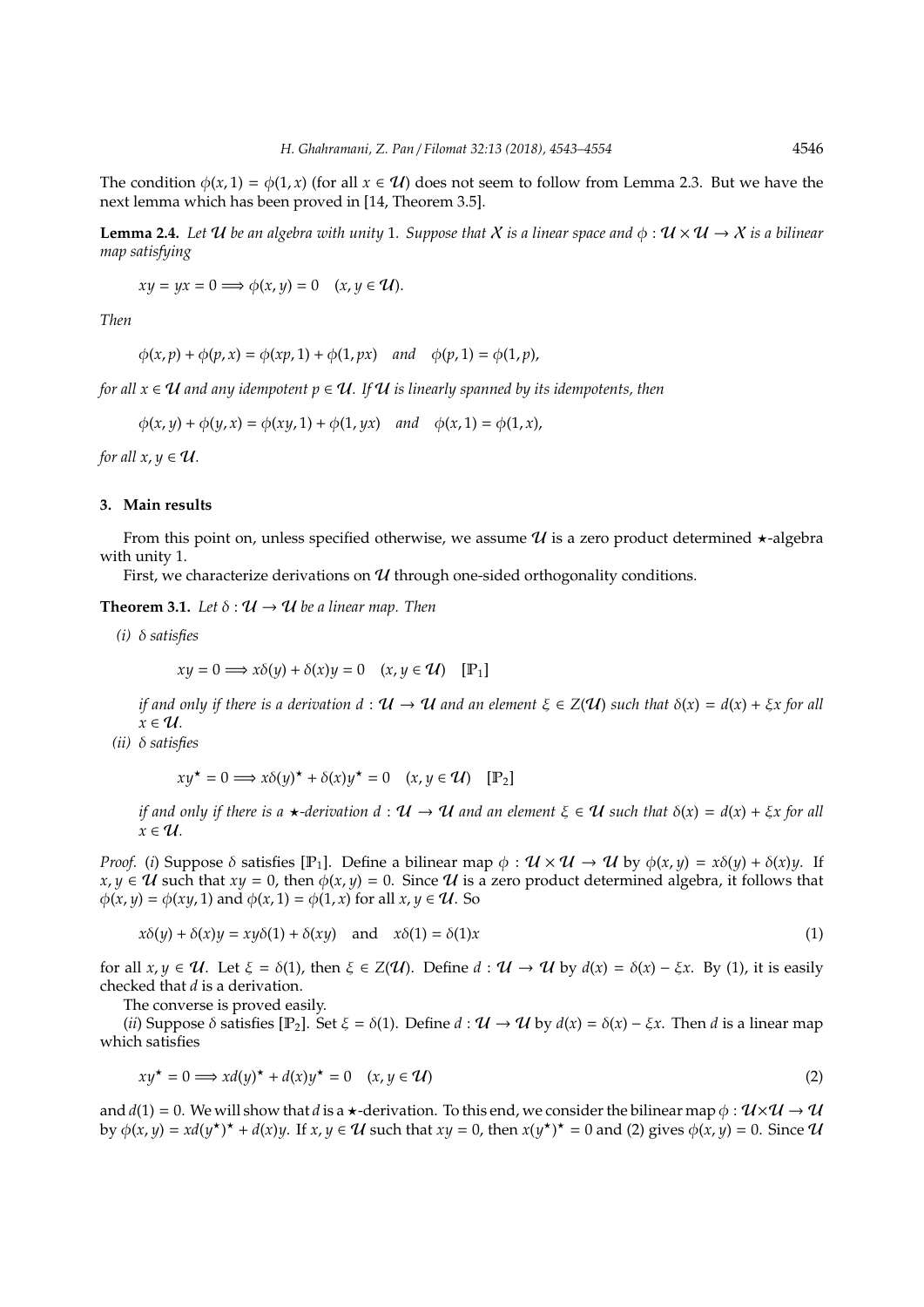is a zero product determined algebra, we get  $\phi(x, y) = \phi(xy, 1)$  and  $\phi(1, x) = \phi(x, 1)$  for all  $x, y \in \mathcal{U}$ . From equations  $\phi(1, x) = \phi(x, 1)$  and  $\tilde{d}(1) = 0$ , we have

$$
d(x^{\star})^{\star}=d(x),
$$

for all  $x \in \mathcal{U}$ . So *d* is a  $\star$ -map. Now, by equation  $\phi(x, y) = \phi(xy, 1)$ ,

$$
xd(y^{\star})^{\star} + d(x)y = xyd(1^{\star})^{\star} + d(xy),
$$

for all  $x, y \in U$ . Since *d* is a  $\star$ -map, it follows that *d* is a derivation. The converse is proved easily.  $\square$ 

Note that in part *(ii)* of the above theorem, it is not necessarily true that  $\xi \in Z(\mathcal{U})$ . For example, take any  $\xi \in \mathcal{U}$  but not in  $Z(\mathcal{U})$  and define  $\delta : \mathcal{U} \to \mathcal{U}$  by  $\delta(x) = \xi x$ . Then  $\delta$  satisfies [P<sub>2</sub>] and  $\delta$  is the sum of the zero derivation and  $\xi x$ , but  $\xi \notin Z(\mathcal{U})$ .

**Remark 3.2.** *Let*  $\delta : \mathcal{U} \to \mathcal{U}$  *be a linear map. Then* 

*(i)*  $\delta$  *satisfies*  $[\mathbb{P}_1]$  *if and only if* 

$$
\delta(xy) = x\delta(y) + \delta(x)y - x\delta(1)y \quad (x, y \in \mathcal{U})
$$

*with*  $\delta(1) \in Z(\mathcal{U})$ *. Part* (*i*) *follows from Theorem 3.1 directly.* 

*(ii)*  $\delta$  *satisfies*  $[P_2]$  *if and only if* 

$$
\delta(xy) = x\delta(y^{\star})^{\star} + \delta(x)y - xy\delta(1)^{\star} \quad (x, y \in \mathcal{U}).
$$

*To see part* (*ii*)*, suppose that*  $\delta$  *satisfies* [ $\mathbb{P}_2$ ]*. By Theorem 3.1, there is a*  $\star$ *-derivation d* :  $\mathcal{U} \to \mathcal{U}$  *and an element*  $\xi = \delta(1) \in \mathcal{U}$  *such that*  $\delta(x) = d(x) + \xi x$  *for all*  $x \in \mathcal{U}$ *. Since*  $d(x) = \delta(x) - \xi x$  *is a*  $\star$ *-map,*  $(\delta(x) - \xi x) = \delta(x^*)^* - x\xi^*$  for all  $x \in \mathcal{U}$ . So

$$
\delta(xy) = xd(y) + d(x)y + \xi xy
$$
  
=  $x\delta(y) + \delta(x)y - x\xi y$   
=  $x(\delta(y) - \xi y) + \delta(x)y$   
=  $x\delta(y^*)^* + \delta(x)y - xy\delta(1)^*$ 

*for all*  $x, y \in U$ *. The converse is immediate.* 

By [24, Theorem 4.1.6] and [24, Theorem 4.1.11] respectively, every derivation on a  $W^*$ -algebra and every derivation on a simple C<sup>\*</sup>-algebra with unity is an inner derivation. In view of these results and Theorem 3.1, we have the next corollary.

**Corollary 3.3.** *Let* U *be a properly infinite W*?*-algebra or a unital simple C*?*-algebra with a non-trivial idempotent. If*  $\delta$  :  $U \rightarrow U$  *is a linear map, then* 

- *(i)*  $\delta$  *satisfies* [ $\mathbb{P}_1$ ] *if and only if there are*  $\mu, \nu \in \mathcal{U}$  *such that*  $\delta(x) = x\mu \nu x$  *for all*  $x \in \mathcal{U}$  *and*  $\mu \nu \in Z(\mathcal{U})$ *.*
- *(ii)*  $\delta$  *satisfies*  $[\mathbb{P}_2]$  *if and only if there are*  $\mu, \nu \in \mathcal{U}$  *such that*  $\delta(x) = x\mu \nu x$  *for all*  $x \in \mathcal{U}$  *and*  $\text{Re}\mu \in Z(\mathcal{U})$ *.*

*Proof.* In our proof we use the fact that  $\mathcal U$  is a zero product determined algebra. (*i*) Suppose  $\delta$  satisfies [P<sub>1</sub>]. By Theorem 3.1-(*i*), there is a derivation  $d : \mathcal{U} \to \hat{\mathcal{U}}$  and an element  $\xi \in Z(\mathcal{U})$  such that  $\delta(x) = d(x) + \xi x$  for all  $x \in U$ . Since every derivation on U is inner, it follows that  $d(x) = x\mu - \mu x$  for all  $x \in U$ , where  $\mu \in U$ . Setting  $v = \mu - \xi$ . So  $\delta(x) = x\mu - \nu x$  for all  $x \in \mathcal{U}$  and  $\mu - \nu \in Z(\mathcal{U})$ .

The converse is clear.

(*ii*) Suppose  $\delta$  satisfies [P<sub>2</sub>]. By Theorem 3.1-(*ii*), there is a  $\star$ -derivation  $d : \mathcal{U} \to \mathcal{U}$  and an element  $\xi \in \mathcal{U}$  such that  $\delta(x) = d(x) + \xi x$  for all  $x \in \mathcal{U}$ . Now *d* is a  $\star$ -derivation which is inner. So by Remark 2.1, there is a  $\mu \in \mathcal{U}$  with  $Re\mu \in Z(\mathcal{U})$ , such that  $d(x) = x\mu - \mu x$  for all  $x \in \mathcal{U}$ . Setting  $\nu = \mu - \xi$ . It follows that  $\delta(x) = x\mu - \nu x$  for all  $x \in \mathcal{U}$ .

The converse is clear.  $\square$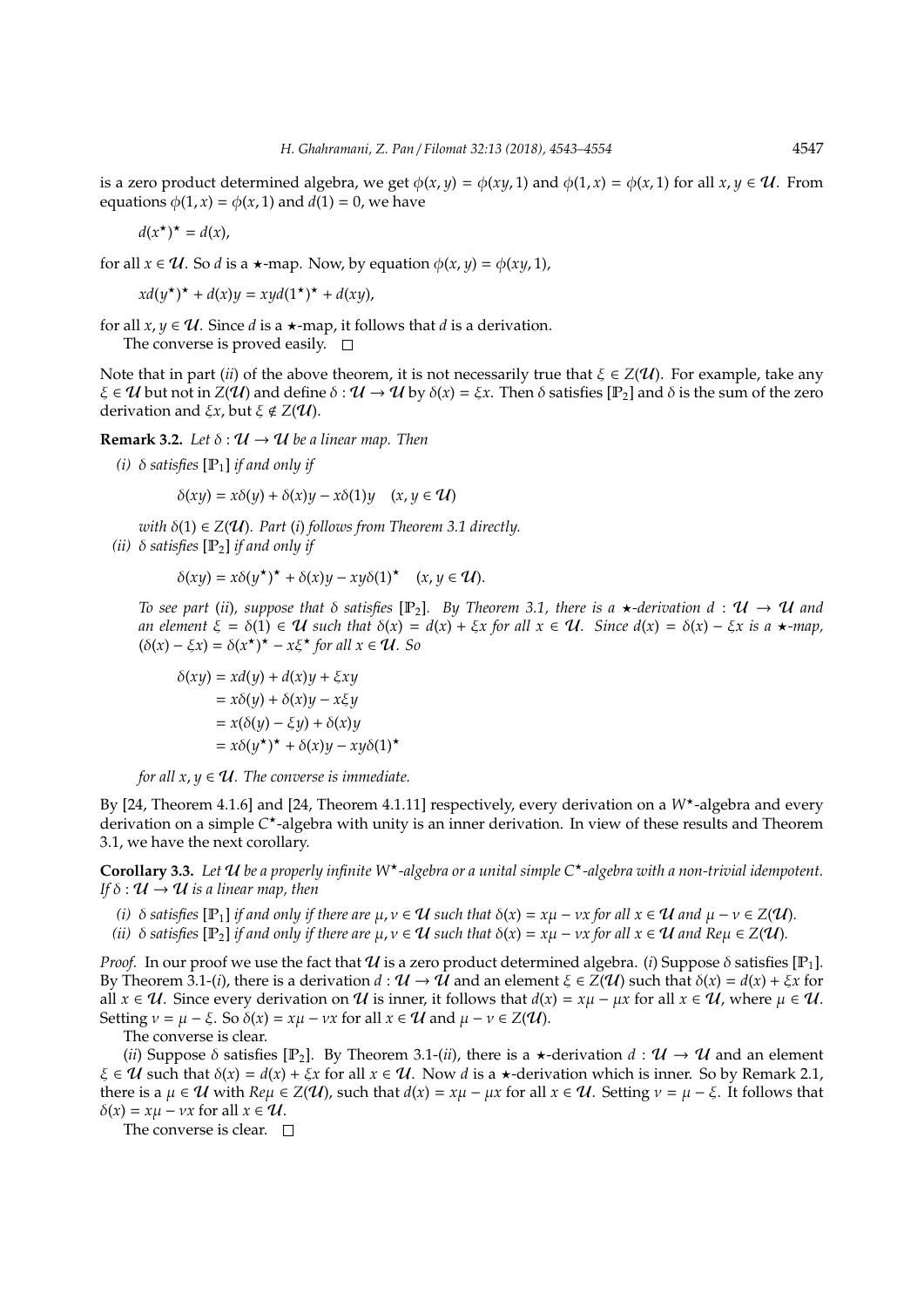In the next theorem we characterize anti-derivations through one-sided orthogonality conditions.

**Theorem 3.4.** *Let*  $\delta : \mathcal{U} \to \mathcal{U}$  *be a linear map.* 

*(i) Suppose that*

$$
xy = 0 \Longrightarrow y\delta(x) + \delta(y)x = 0 \quad (x, y \in \mathcal{U}) \quad [\mathbb{P}_3].
$$

*Then there is a Jordan derivation*  $d: U \to U$  *and an element*  $\xi \in Z(U)$  *such that*  $\delta(x) = d(x) + \xi x$  *for all*  $x \in U$ .

*(ii) Suppose that*

$$
xy^* = 0 \Longrightarrow \delta(y)^* x + y^* \delta(x) = 0 \quad (x, y \in \mathcal{U}) \quad [\mathbb{P}_4].
$$

*Then there is a*  $\star$ *-Jordan derivation*  $d : \mathcal{U} \to \mathcal{U}$  *and an element*  $\xi \in \mathcal{U}$  *such that*  $\delta(x) = d(x) + x\xi$  *for all*  $x \in U$ .

*Proof.* (*i*) Define a bilinear map  $\phi : \mathcal{U} \times \mathcal{U} \to \mathcal{U}$  by  $\phi(x, y) = y\delta(x) + \delta(y)x$ . Then  $\phi(x, y) = 0$  for all  $x, y \in \mathcal{U}$ with  $xy = 0$ . Since U is a zero product determined algebra, we obtain  $\phi(x, y) = \phi(xy, 1)$  and  $\phi(1, x) = \phi(x, 1)$ for all  $x, y \in U$ . So

$$
y\delta(x) + \delta(y)x = \delta(1)xy + \delta(xy) \quad \text{and} \quad \delta(1)x = x\delta(1),\tag{3}
$$

for all  $x, y \in \mathcal{U}$ . Let  $\xi = \delta(1)$ , then  $\xi \in Z(\mathcal{U})$ . Define  $d : \mathcal{U} \to \mathcal{U}$  by  $d(x) = \delta(x) - \xi x$ . By (3) and the fact that  $\xi \in Z(\mathcal{U})$ , it follows that *d* is a Jordan derivation.

(*ii*) Consider the bilinear map  $\phi : \mathcal{U} \times \mathcal{U} \to \mathcal{U}$  by  $\phi(x, y) = \delta(y^*)^*x + y\delta(x)$ . If  $x, y \in \mathcal{U}$  such that  $xy = 0$ , then  $\phi(x, y) = 0$ . Since U is a zero product determined algebra, we get  $\phi(x, y) = \phi(xy, 1)$  and  $\phi(1, x) = \phi(x, 1)$ for all  $x, y \in U$ . Define  $d : U \rightarrow \overline{U}$  by  $d(x) = \delta(x) - x\xi$ , where  $\xi = \delta(1)$ . By  $\phi(1, x) = \phi(x, 1)$ ,

$$
\delta(x^{\star})^{\star} + x\xi = \xi^{\star}x + \delta(x),\tag{4}
$$

for all  $x \in \mathcal{U}$ . So  $d(x^*) = d(x)^*$ , for all  $x \in \mathcal{U}$  and hence *d* is a  $\star$ -map. By  $\phi(x, y) = \phi(xy, 1)$ ,

$$
\delta(xy) = y\delta(x) + \delta(y^{\star})^{\star}x - \xi^{\star}xy,\tag{5}
$$

for all  $x, y \in U$ . From (4) and (5), it follows that

$$
d(x2) = \delta(x2) - x2 \xi
$$
  
=  $x\delta(x) + \delta(x^*)^*x - \xi^*x^2 - x^2\xi$   
=  $x\delta(x) + \delta(x)x - x\xi x - x^2\xi$   
=  $xd(x) + d(x)x$ ,

for all  $x \in U$ . Thus *d* is a  $\star$ -Jordan derivation.  $\square$ 

**Remark 3.5.** *In Corollary 3.8 below, we will see that the converse of Theorem 3.4 (both parts) is not true and in part* (*ii*) *of Theorem 3.4,* ξ *is not always in Z*(U)*. Also the following equivalent conditions are contained in the proof of Theorem 3.4.*

*Let*  $\delta : \mathcal{U} \to \mathcal{U}$  *be a linear map. Then* 

*(i)*  $\delta$  *satisfies*  $[P_3]$  *if and only if* 

$$
\delta(xy) = \delta(y)x + y\delta(x) - x\delta(1)y \quad (x, y \in \mathcal{U})
$$

*with*  $\delta(1) \in Z(\mathcal{U})$ *.* 

*(ii)* δ *satisfies* [P4] *if and only if*

$$
\delta(xy) = \delta(y^{\star})^{\star}x + y\delta(x) - \delta(1)^{\star}xy \quad (x, y \in \mathcal{U}).
$$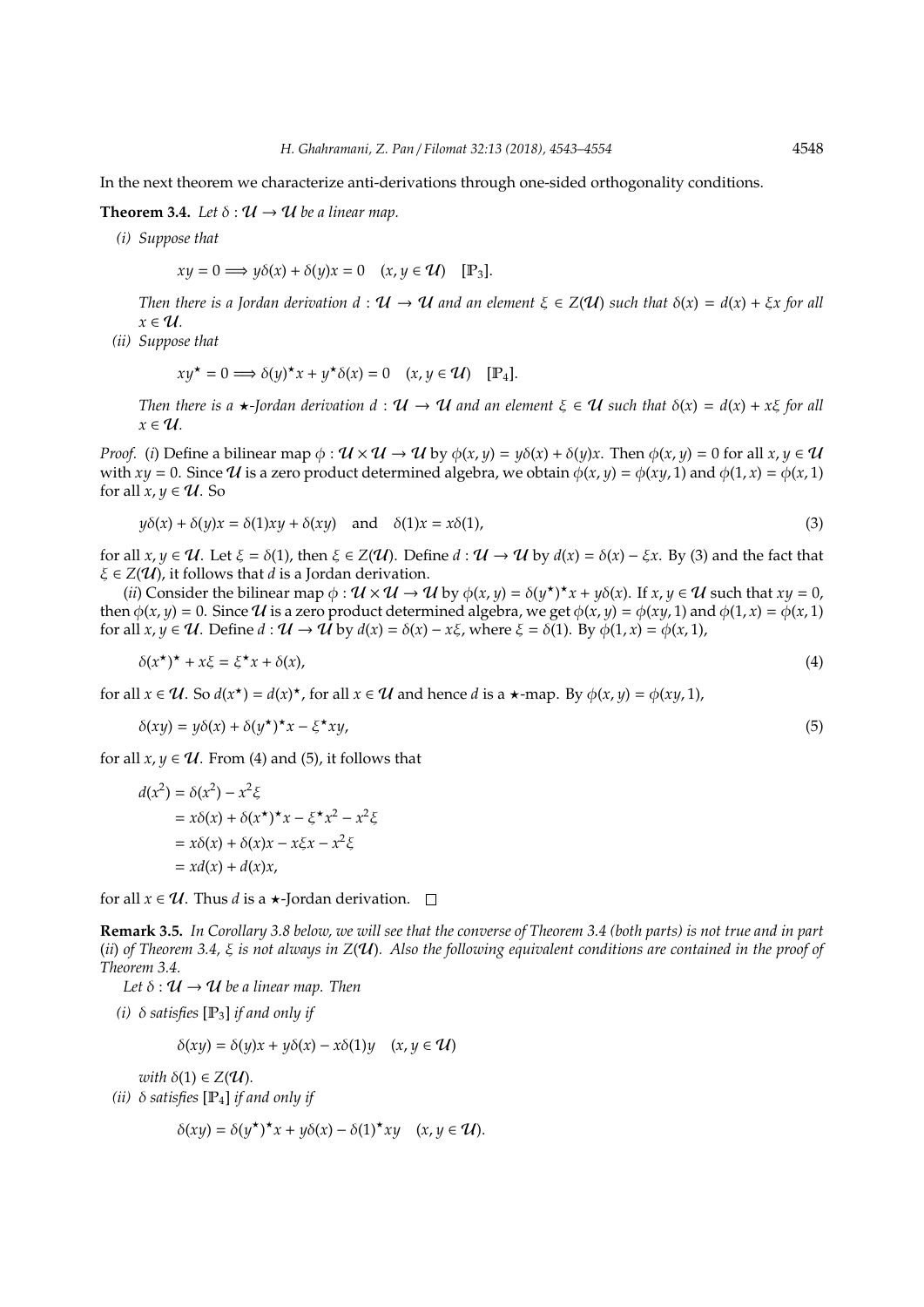If a unital algebra U contains a non-trivial idempotent *e*, let  $e_1 = e$  and  $e_2 = 1 - e$ . Define the Peirce decomposition with respect to *e* by  $\mathcal{U}_{ij} = e_i \mathcal{U} e_j$ ,  $i, j = 1, 2$ . Let M be a unital  $\mathcal{U}$ -bimodule. We say  $\mathcal{U}_{ij}$  is *faithful* to M if  $U_i$ <sub>*ii</sub>m* = {0} implies  $e_j$ *m* = 0 and  $mU_i$ <sub>*ii*</sub> = {0} implies  $me_i$  = 0, for all  $m \in M$ . Clearly,  $U_{11}$  and</sub>  $\mathcal{U}_{22}$  are always faithful to M. Peirce decomposition can be useful for characterizing derivable maps, see [19, 21, 22].

**Lemma 3.6.** *Let* U *be a unital algebra with a non-trivial idempotent e,* C *be the set of all commutators in* U*, and* M *be a unital*  $U$ -bimodule. Suppose  $U_{12}$  and  $U_{21}$  from the Peirce decomposition with respect to e are faithful to M. If *d* is a derivation from U to M such that  $d(c) = mc$ ,  $\forall c \in C$ , for some fixed  $m \in M$  then  $d = m = 0$ .

*Proof.* Let  $e_1 = e$  and  $e_2 = 1 - e$ . For any  $a \in \mathcal{U}$  and  $i, j = 1, 2$ , let  $a_{ij} = e_i a e_j \in \mathcal{U}_{ij}$ . Note  $a_{12} = [e_1 a, e_2]$  and  $a_{21} = [e_2a, e_1]$ , so  $a_{12}, a_{21} \in C$ . For any  $a_{12}, b_{12} \in U_{12}$  and  $a_{21}, b_{21} \in U_{21}$ ,  $d(a_{12}b_{12}) = d(a_{12})b_{12} + a_{12}d(b_{12}) =$  $ma_{12}b_{12} + a_{12}mb_{12}$ . Thus  $a_{12}mb_{12} = 0$ . Since  $\mathcal{U}_{12}$  is faithful,  $e_2me_1 = 0$ . Similarly, from  $d(a_{21}b_{21}) = d(a_{21})b_{21} +$  $a_{21}d(b_{21}) = ma_{21}b_{21} + a_{21}mb_{21}$ , we get  $e_1me_2 = 0$ . From  $d([a_{12}, b_{21}]) = m[a_{12}, b_{21}]$  and

 $d([a_{12}, b_{21}] = [d(a_{12}), b_{21}] + [a_{12}, d(b_{21})] = [ma_{12}, b_{21}] + [a_{12}, mb_{21}]$  $= m[a_{12}, b_{21}] + a_{12}mb_{21} - b_{21}ma_{12}$ 

we get  $a_{12}mb_{21} - b_{21}ma_{12} = 0$ . It follows  $a_{12}mb_{21} = b_{21}ma_{12} = 0$ . Since  $\mathcal{U}_{12}$  and  $\mathcal{U}_{21}$  are faithful,  $e_1me_1 =$  $e_2me_2 = 0$ . Thus  $m = 0$ .

To see  $d(a) = 0, \forall a \in \mathcal{U}$ , write  $a = a_{11} + a_{12} + a_{21} + a_{22}$  by the Peirce decomposition with respect to *e*. Since  $d(a_{12}) = d(a_{21}) = 0$ , we only need to show  $d(a_{11}) = d(a_{22}) = 0$ . For any  $b_{12} \in U_{12}$ ,  $a_{11}b_{12} \in U_{12}$ . Thus  $d(a_{11}b_{12}) = d(b_{12}) = 0$ . So  $d(a_{11}b_{12}) = d(a_{11})b_{12} + a_{11}d(b_{12})$  gives  $d(a_{11})b_{12} = 0$ . Since  $\mathcal{U}_{12}$  is faithful,  $d(a_{11})e_1 = 0$ . For any  $b_{21} \in U_{21}$ ,  $d(a_{11})b_{21} + a_{11}d(b_{21}) = d(a_{11}b_{21}) = 0$ . Thus  $d(a_{11})b_{21} = 0$ . Since  $U_{21}$  is faithful,  $d(a_{11})e_2 = 0$ . Therefore  $d(a_{11}) = 0$ . Similarly we can show  $d(a_{22}) = 0$ .  $\Box$ 

**Corollary 3.7.** *Let* U *be a simple unital algebra with a non-trivial idempotent e and* C *be the set of all commutators in*  $U$ *. If d is a derivation from*  $U$  *to*  $U$  *such that*  $d(c) = mc$ ,  $\forall c \in C$ *, for some fixed m*  $\in U$  *then*  $d = m = 0$ *.* 

*Proof.* If  $U$  is a simple unital algebra with a non-trivial idempotent  $e$ , then the Peirce decomposition  $U_{ij}$  with respect to *e* are faithful to U; indeed, to see  $U_{ij}$  is faithful, for any  $m \in U$ , if  $mU_{ij} = \{0\}$ , then  $U_{ij}U_{ej} = \{0\}$ . Thus  $\mathcal{U}me_i\mathcal{U} \neq \mathcal{U}$ . So  $\mathcal{U}me_i\mathcal{U}$ , as an ideal of  $\mathcal{U}$ , must be zero, and  $me_i = 0$ . Similarly we can show  $\mathcal{U}_{ij}$ *m* = {0} implies  $e_j$ *m* = 0. The conclusion now follows from Lemma 3.6.  $\Box$ 

Now we can easily obtain the next corollary as a consequence of Theorem 3.4.

**Corollary 3.8.** *Let* U *be either a properly infinite W*?*-algebra or a simple unital C*?*-algebra with a non-trivial idempotent.* If  $\delta : \mathcal{U} \to \mathcal{U}$  *is a linear map, then* 

*(i)*  $\delta$  *satisfies* [ $\mathbb{P}_3$ ] *if and only if*  $\delta(x) = 0$ *, for all*  $x \in \mathcal{U}$ *.* 

*(ii)*  $\delta$  *satisfies* [P<sub>4</sub>] *if and only if*  $\xi = \delta(1)$  *is skew-Hermitian and*  $\delta(x) = \xi x$ *, for all*  $x \in U$ *.* 

*Proof.* In our proof we use the fact that U is a zero product determined algebra and every Jordan derivation on  $\mathcal U$  is a derivation.

(*i*) Suppose  $\delta$  satisfies [P<sub>3</sub>]. By Theorem 3.4-(*i*), there is a Jordan derivation (hence a derivation)  $d : \mathcal{U} \rightarrow$ U and an element  $\xi = \delta(1) \in Z(\mathcal{U})$  such that  $\delta(x) = d(x) + \xi x$  for all  $x \in \mathcal{U}$ . Putting this in Eq. 3, we get  $d([x, y]) = -2\xi[x, y]$  for all  $x, y \in \mathcal{U}$ .

If  $\mathcal U$  is a properly infinite W<sup>\*</sup>-algebra then, by [15], every element of  $\mathcal U$  is the sum of two commutators. In particular, the unity 1 can be written as a sum of two commutators. Thus  $-2\xi \cdot 1 = d(1) = 0$ , so  $d = \xi = 0$ .

If  $\mathcal U$  is a simple unital  $C^*$ -algebra with a non-trivial idempotent,  $d = \xi = 0$  by Corollary 3.7 The converse is clear.

(*ii*) Suppose  $\delta$  satisfies [P<sub>4</sub>]. By Theorem 3.4-(*ii*), there is a  $\star$ -Jordan derivation (hence a derivation) *d* :  $U \rightarrow U$  and an element  $\xi = \delta(1) \in U$  such that  $\delta(x) = d(x) + x\xi$  for all  $x \in U$ . Putting this in Eq. 5, we get  $d([x,y]) = -\xi^* [x,y] - [x,y]\xi$  for all  $x,y \in \mathcal{U}$ . Let  $\delta_{\xi}(x) = \xi x - x\xi$ , for all  $x \in \mathcal{U}$ . Then  $(d - \delta_{\xi})([x, y]) = -(\xi^* + \xi)[x, y]$ . Similar to (*i*), we get  $d - \delta_{\xi} = 0$  and  $\xi^* + \xi = 0$ , so  $\xi$  is skew-Hermitian and  $\delta(x) = d(x) + x\xi = \delta_{\xi}(x) + x\xi = \xi x$ , for all  $x \in \mathcal{U}$ .

The converse is clear.  $\square$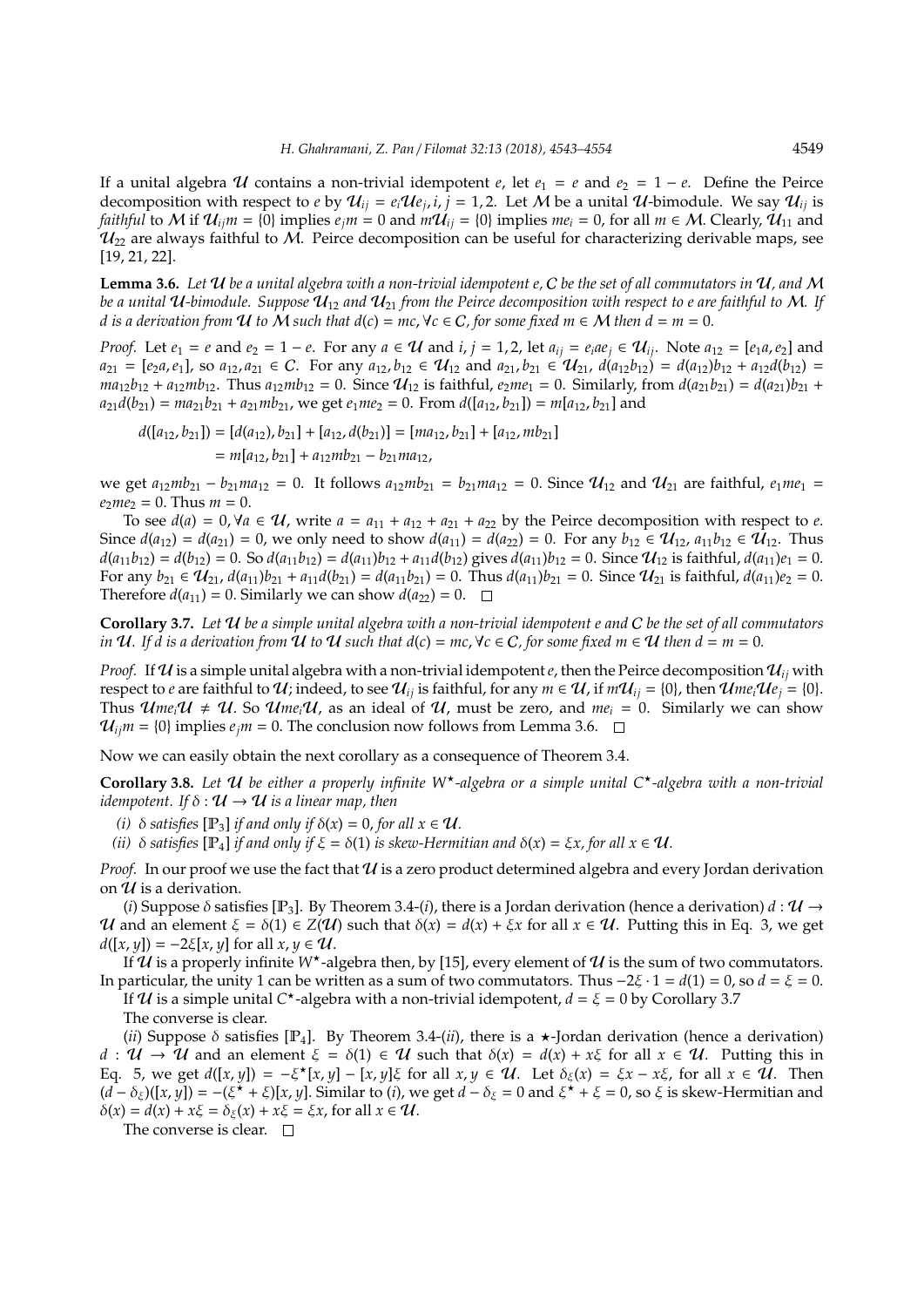It should be noted that there are linear maps on unital  $\star$ -algebras satisfying [P<sub>3</sub>] and [P<sub>4</sub>] that are not left multipliers, hence nonzero, as shown in the following example.

**Example 3.9.** *Let* A *be an abelian unital* ?*-algebra generated by idempotents. Define a new unital* ?*-algebra as follows:*  $\mathcal{U} = \{ \begin{pmatrix} a & b \\ c & d \end{pmatrix} : a, b, c, d, \in \mathcal{A} \}$  *with*  $\begin{pmatrix} a & b \\ c & d \end{pmatrix}^{\star} =$  $\int a^{\star}$   $c^{\star}$  $b^{\star}$   $d^{\star}$ ! . *For any u* =  $\begin{pmatrix} u_{11} & u_{12} \\ u_{21} & u_{22} \end{pmatrix}$  and  $v =$  $\begin{pmatrix} v_{11} & v_{12} \\ v_{21} & v_{22} \end{pmatrix}$ ,  $u + v$ *is defined by the usual matrix addition and uv is defined by*

> *uv* =  $\begin{pmatrix} u_{11}v_{11} & u_{11}v_{12} + u_{12}v_{22} \\ u_{21}v_{11} + u_{22}v_{21} & u_{22}v_{22} \end{pmatrix}.$

*Define a linear map* δ *on* **U** by δ(u) =  $\begin{pmatrix} 0 & u_{21} \\ u_{21} & 0 \end{pmatrix}$  $u_{12}$  0 ! . *A direct computation shows* δ *is a* ?*-antiderivation, so* δ *satisfies both*  $[\mathbb{P}_3]$  *and*  $[\mathbb{P}_4]$ *, but*  $\delta$  *is not a left multiplier, as*  $\delta(1) = 0$ *.* 

**Remark 3.10.** *A linear map*  $\delta : \mathcal{U} \to \mathcal{U}$  *behaving like a derivation or an anti-derivation at*  $x^*y = 0$  *can be characterized by setting*  $\tau(x) = \delta(x^*)^*$ , it follows that  $\tau$  behaves like a derivation or an anti-derivation at  $xy^* = 0$ *and hence characterizations of* δ *can be obtained from* [P2] *and* [P4]*, respectively.*

Next we will consider a linear map  $\delta : \mathcal{U} \to \mathcal{U}$  behaving like a derivation at two-sided orthogonality conditions.

**Remark 3.11.** *Let*  $U$  *be a unital algebra and*  $\delta : U \to U$  *be a linear map. Then the following are equivalent.* 

*(i)* For all  $x, y \in U$ ,

$$
\delta(xy + yx) = x\delta(y) + \delta(x)y + y\delta(x) + \delta(y)x - xy\delta(1) - \delta(1)yx.
$$

*(ii)* There are linear maps  $d_1, d_2 : \mathcal{U} \to \mathcal{U}$  such that, for all  $x, y \in \mathcal{U}$ , *(a)*

$$
\delta(xy+yx)=\delta(x)y+xd_1(y)+y\delta(x)+d_2(y)x.
$$

*(b)*

$$
d_1(xy + yx) = d_1(x)y + xd_1(y) + d_1(y)x + yd_1(x) + [x, [\delta(1), y]]
$$

*and*

$$
d_2(xy + yx) = d_2(x)y + xd_2(y) + d_2(y)x + yd_2(x) + [x, [\delta(1), y]].
$$

*(c)*

$$
d_1(x) = d_2(x) + [\delta(1), x].
$$

*(iii)* There are linear maps  $d_1, d_2 : \mathcal{U} \to \mathcal{U}$  such that, for all  $x, y \in \mathcal{U}$ ,

$$
\delta(x) = d_1(x) + x\delta(1) = d_2(x) + \delta(1)x,
$$

$$
d_1(xy + yx) = d_1(x)y + xd_1(y) + d_1(y)x + yd_1(x) + [x, [\delta(1), y]]
$$

*and*

$$
d_2(xy + yx) = d_2(x)y + xd_2(y) + d_2(y)x + yd_2(x) + [x, [\delta(1), y]].
$$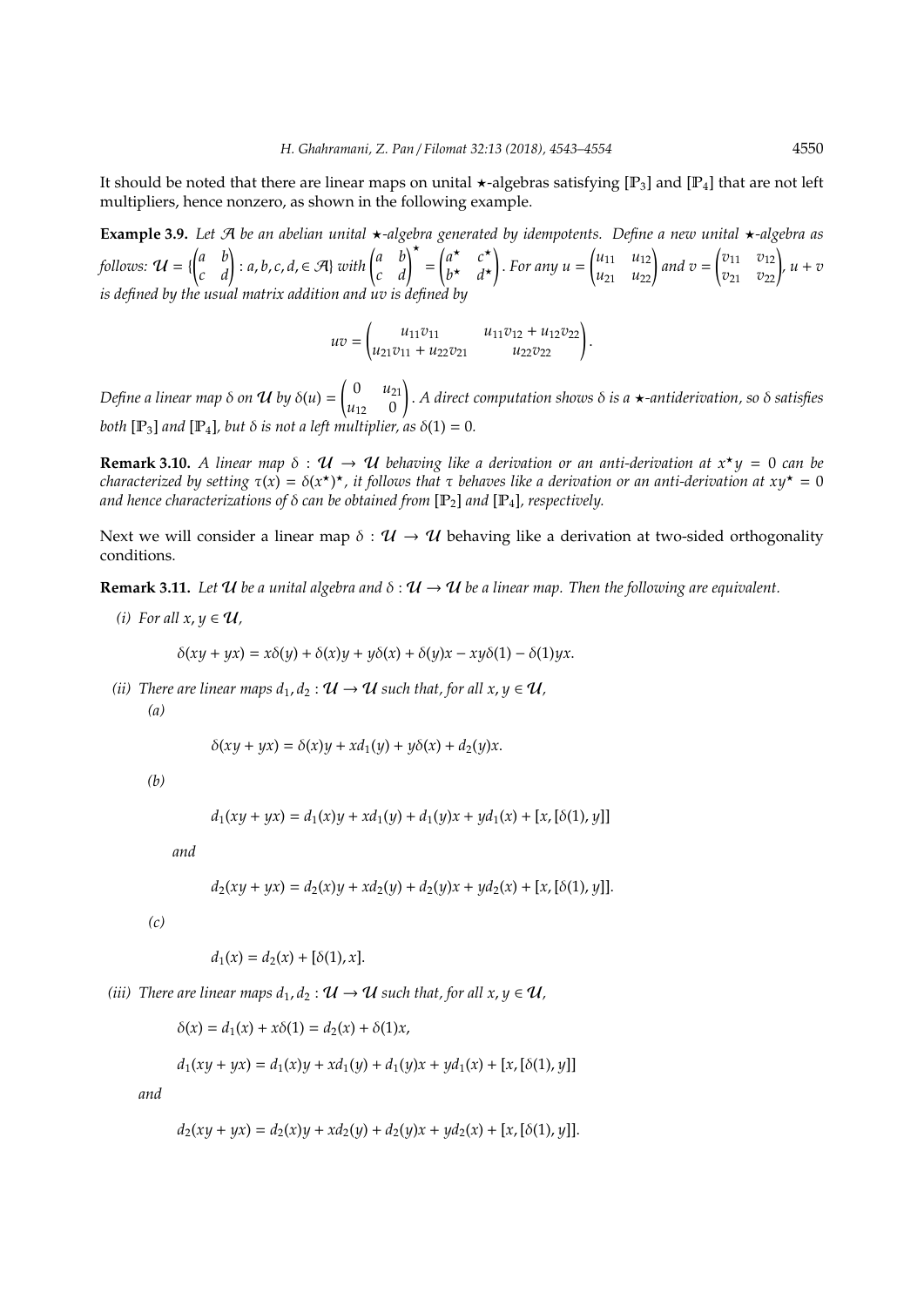*Proof.* Let  $\xi = \delta(1)$ .

 $(i) \Longrightarrow (ii)$ : Define linear maps  $d_1, d_2 : \mathcal{U} \to \mathcal{U}$  by

 $d_1(x) = \delta(x) - x\xi$  and  $d_2(x) = \delta(x) - \xi x$ .

It is clear that (*a*) and (*c*) hold for  $d_1$  and  $d_2$ . From the definitions of  $d_1$  and  $d_2$ , we have, for all  $x, y \in \mathcal{U}$ ,

$$
d_1(xy + yx) = \delta(xy + yx) - xy\xi - yx\xi
$$
  
=  $x\delta(y) + \delta(x)y + y\delta(x) + \delta(y)x - xy\xi - \xi yx - xy\xi - \xi yx$   
=  $xd_1(y) + d_2(y)x + yd_1(x) + d_1(x)y + x\xi y - xy\xi$   
=  $xd_1(y) + d_1(y)x - [\xi, y]x + yd_1(x) + d_1(x)y + x[\xi, y]$   
=  $xd_1(y) + d_1(y)x + yd_1(x) + d_1(x)y + [x, [\xi, y]].$ 

By a similar method we get

$$
d_2(xy + yx) = d_2(x)y + xd_2(y) + d_2(y)x + yd_2(x) + [x, [\xi, y]].
$$

(*ii*)  $\implies$  (*i*): From (*b*),  $d_1(1) = d_2(1) = 0$ . Define linear maps  $T_1, T_2 : U \rightarrow U$  by

$$
T_1(x) = \delta(x) - d_1(x)
$$
 and  $T_2(x) = \delta(x) - d_2(x)$ .

Then  $T_1(1) = T_2(1) = \delta(1)$  and for all  $x, y \in U$ ,

$$
T_1(xy + yx) = \delta(xy + yx) - d_1(xy + yx)
$$
  
=  $\delta(x)y + xd_1(y) + y\delta(x) + d_2(y)x$   
 $- d_1(x)y - xd_1(y) - d_1(y)x - yd_1(x) - [x, [\xi, y]]$   
=  $T_1(x)y + yT_1(x) + d_1(y)x - [\xi, y]x - d_1(y)x - [x, [\xi, y]]$   
=  $T_1(xy) + yT_1(x) + x[y, \xi],$ 

Setting  $x = 1$ , we get  $T_1(y) = y\xi$ . Similarly we obtain  $T_2(y) = \xi y$ . Hence

 $d_1(y) = \delta(y) - y\xi$  and  $d_2(y) = \delta(y) - \xi y$ .

Replacing  $d_1(y)$  and  $d_2(y)$  with these identities in (*a*), we get (*i*).  $(i) \implies (iii)$ : The proof is similar to that of  $(i) \implies (ii)$ .  $(iii) \Longrightarrow (i)$ : This is straightforward.  $\square$ 

**Theorem 3.12.** Let  $\delta : \mathcal{U} \to \mathcal{U}$  be a linear map. Suppose that

 $xy = yx = 0 \implies x\delta(y) + \delta(x)y = y\delta(x) + \delta(y)x = 0 \quad (x, y \in \mathcal{U})$  [P<sub>5</sub>].

*Then, for all x, y*  $\in \mathcal{U}$ ,

δ(*xy* + *yx*) = *x*δ(*y*) + δ(*x*)*y* + *y*δ(*x*) + δ(*y*)*x* − *xy*δ(1) − δ(1)*yx*

*and*

 $[x, y]δ(1) = δ(1)[x, y].$ 

*Also if*  $[x,[\delta(1), y]] = 0$  *for all*  $x, y \in \mathcal{U}$ , then there are Jordan derivations  $d_1, d_2 : \mathcal{U} \to \mathcal{U}$  such that, for all  $x \in \mathcal{U}$ ,

 $\delta(x) = d_1(x) + x\delta(1) = d_2(x) + \delta(1)x$ .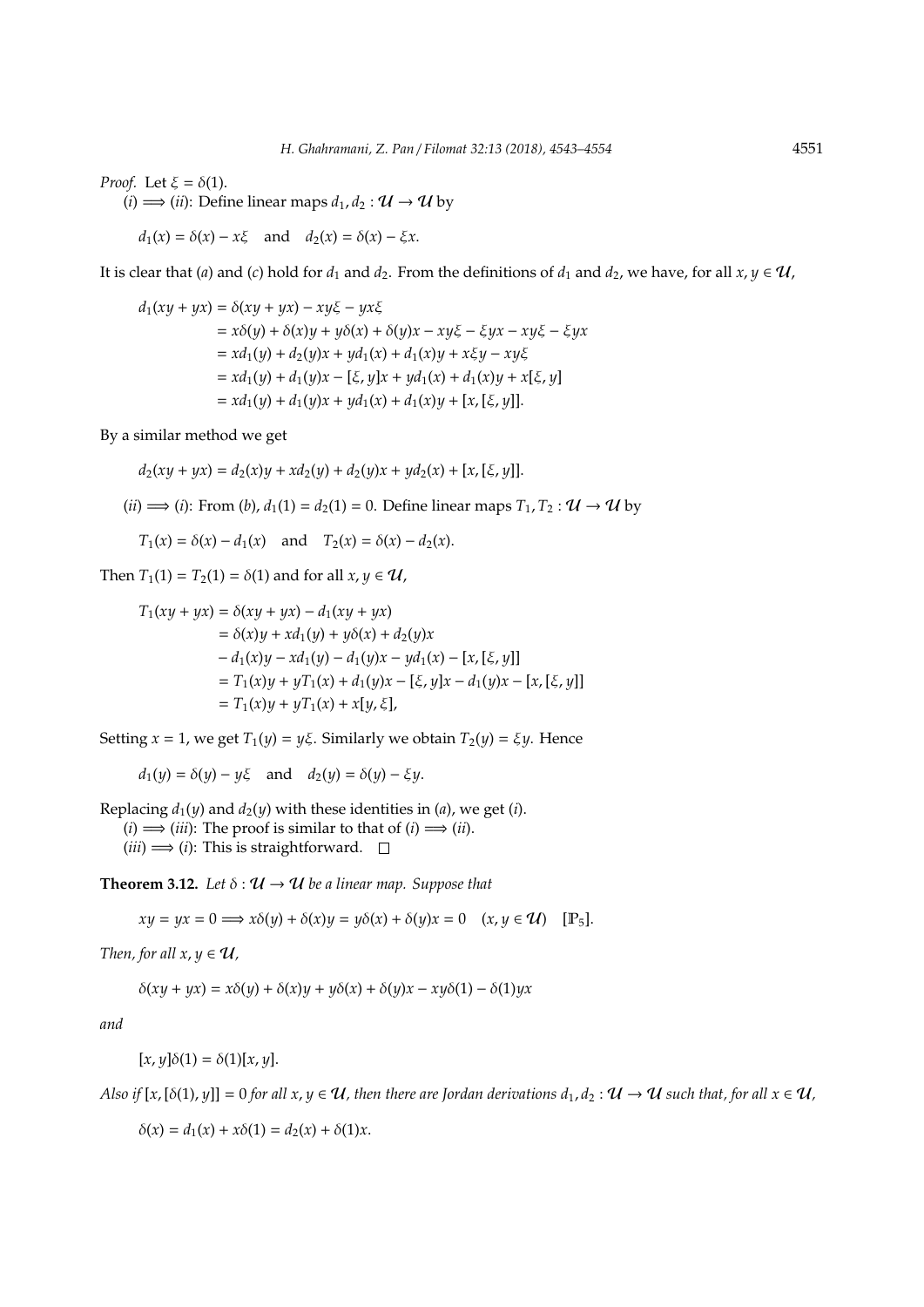*Proof.* Define a bilinear map  $\phi$ :  $\mathcal{U} \times \mathcal{U} \rightarrow \mathcal{U}$  by  $\phi(x, y) = x\delta(y) + \delta(x)y$ . So  $\phi(x, y) = 0$ , whenever  $xy = yx = 0$ . Hence by Lemma 2.3, we get, for all  $x, y \in \mathcal{U}$ ,  $\phi([x, y], 1) = \phi(1, [x, y])$  and

 $\phi(x, y) + \phi(y, x) = \phi(xy, 1) + \phi(1, yx),$ 

Therefore  $\delta(1)[x, y] = [x, y]\delta(1)$  and

 $x\delta(y) + \delta(x)y + y\delta(x) + \delta(y)x = \delta(xy) + xy\delta(1) + \delta(yx) + \delta(1)yx$ .

Now by Remark 3.11, the rest of theorem is given.  $\Box$ 

If  $\delta(1) \in Z(\mathcal{U})$ , it is obvious that  $[x, [\delta(1), y]] = 0$   $(x, y \in \mathcal{U})$  and  $d_1 = d_2$  in the above theorem. Indeed, in this case there is a Jordan derivation  $d : \mathcal{U} \to \mathcal{U}$  such that  $\delta(x) = d(x) + \delta(1)x$  for all  $x \in \mathcal{U}$ .

**Theorem 3.13.** Let U be a unital  $\star$ -algebra which is generated by its idempotents and  $\delta : U \to U$  be a linear map *satisfying* [P<sub>5</sub>]. Then there is a Jordan derivation  $d : U \to U$  such that  $\delta(x) = d(x) + \delta(1)x$  for all  $x \in U$ , where  $δ(1) ∈ Z($ **U**).

*Proof.* Define a bilinear map  $\phi$ :  $\mathcal{U} \times \mathcal{U} \rightarrow \mathcal{U}$  by  $\phi(x, y) = x\delta(y) + \delta(x)y$ . So  $\phi(x, y) = 0$ , whenever  $xy = yx = 0$ . By Lemma 2.4, we get  $\phi(p, 1) = \phi(1, p)$  for all idempotent  $p \in \mathcal{U}$ . So  $p\delta(1) = \delta(1)p$  for each idempotent  $p \in \mathcal{U}$ . Since U is generated by its idempotents, it follows that  $\delta(1) \in Z(\mathcal{U})$ . Since U is a zero product determined algebra, the conclusion follows from Theorem 3.12.  $\Box$ 

In the next corollary we apply Theorem 3.13 to some C<sup>\*</sup>-algebras which are generated by its idempotents.

**Corollary 3.14.** *Let* U *be either a properly infinite W*?*-algebra or a unital simple C*?*-algebra with a non-trivial idempotent.* Suppose that  $\delta : \mathcal{U} \to \mathcal{U}$  is a linear map. Then  $\delta$  satisfies  $[\mathbb{P}_5]$  *if and only if there are*  $\mu, \nu \in \mathcal{U}$  such *that*  $\delta(x) = x\mu - \nu x$  *for all*  $x \in \mathcal{U}$ *, where*  $\mu - \nu \in Z(\mathcal{U})$ *.* 

*Proof.* Since  $U$  is generated by its idempotents, from Theorem 3.13 it follows that there is a Jordan derivation  $d: \mathcal{U} \to \mathcal{U}$  such that  $\delta(x) = d(x) + \delta(1)x$  for all  $x \in \mathcal{U}$ , where  $\delta(1) \in Z(\mathcal{U})$ . The rest of proof is obtained by using a similar argument as that in the proof of Corollary 3.3- $(i)$ .  $\Box$ 

**Theorem 3.15.** *Let*  $\delta : \mathcal{U} \to \mathcal{U}$  *be a linear map. Suppose that* 

$$
xy^* = y^*x = 0 \Longrightarrow x\delta(y)^* + \delta(x)y^* = \delta(y)^*x + y^*\delta(x) = 0 \quad (x, y \in \mathcal{U}) \quad [\mathbb{P}_6].
$$

*Then, for all x, y*  $\in \mathcal{U}$ ,

$$
\delta(xy) + \delta(x^{\star}y^{\star})^{\star} + xy\delta(1)^{\star} + \delta(1)yx = \delta(x)y + x\delta(y^{\star})^{\star} + \delta(y)x + y\delta(x^{\star})^{\star},
$$

$$
\delta(xy) + \delta(x^{\star}y^{\star})^{\star} + \delta(1)^{\star}xy + yx\delta(1) = \delta(x^{\star})^{\star}y + x\delta(y) + \delta(y^{\star})^{\star}x + y\delta(x)
$$

*and*

 $Re\delta(1)[x, y] = [x, y]Re\delta(1).$ 

*Moreover,*

 $(\delta([x, y]) - \delta(1)[x, y])^* = \delta([x, y]^*) - \delta(1)[x, y]^*$ 

*and*

$$
(\delta([x, y]) - [x, y]\delta(1))^\star = \delta([x, y]^\star) - [x, y]^\star \delta(1).
$$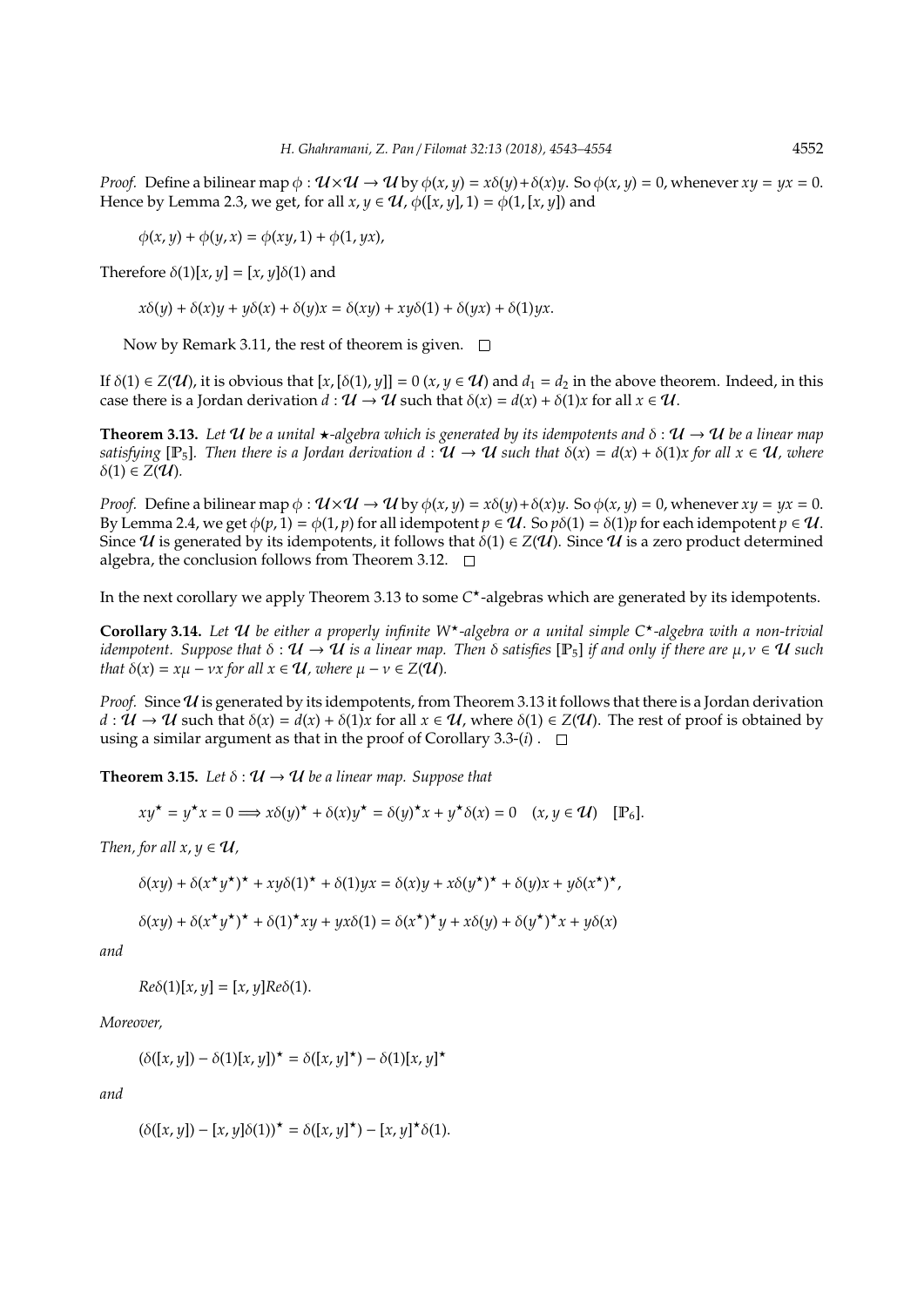*Proof.* Define bilinear maps  $\phi$ ,  $\psi : \mathcal{U} \times \mathcal{U} \rightarrow \mathcal{U}$  by

 $\phi(x, y) = x\delta(y^*)^* + \delta(x)y$  and  $\psi(x, y) = y\delta(x) + \delta(y^*)^*x$ ,

for all  $x, y \in U$ . It follows that  $\phi(x, y) = 0$  and  $\psi(x, y) = 0$ , whenever  $xy = yx = 0$ . By Lemma 2.3, we get

$$
\phi(x, y) + \phi(y, x) = \phi(xy, 1) + \phi(1, yx) \quad \text{and} \quad \phi([x, y], 1) = \phi(1, [x, y]),
$$

$$
\psi(x, y) + \psi(y, x) = \psi(xy, 1) + \psi(1, yx) \quad \text{and} \quad \psi([x, y], 1) = \psi(1, [x, y]),
$$

for all *x*, *y*  $\in \mathcal{U}$ . The desired conclusion now follows from these equations.  $\Box$ 

**Theorem 3.16.** Let U be a unital  $\star$ -algebra which is linearly spanned by its idempotents and  $\delta : U \to U$  be a linear *map satisfying* [ $\mathbb{P}_6$ ]*. Then there are*  $\star$ *-Jordan derivations*  $d_1, d_2 : \mathcal{U} \to \mathcal{U}$  such that

 $\delta(x) = d_1(x) + \delta(1)x = d_2(x) + x\delta(1),$ 

*for all*  $x \in U$ *, where*  $\text{Re}\delta(1) \in Z(U)$ *.* 

*Proof.* Define bilinear maps  $\phi$ ,  $\psi : \mathcal{U} \times \mathcal{U} \rightarrow \mathcal{U}$  by

 $\phi(x, y) = x\delta(y^*)^* + \delta(x)y$  and  $\psi(x, y) = y\delta(x) + \delta(y^*)^*x$ ,

for all  $x, y \in \mathcal{U}$ . It follows that  $\phi(x, y) = 0$  and  $\psi(x, y) = 0$ , whenever  $xy = yx = 0$ . By Lemma 2.4, we get  $\phi(x, 1) = \phi(1, x)$  and  $\psi(x, 1) = \psi(1, x)$  for all  $x \in \mathcal{U}$ . Set  $\xi = \delta(1)$ . Therefore

$$
x\xi^{\star} + \delta(x) = \delta(x^{\star})^{\star} + \xi x \tag{6}
$$

and

 $x\xi + \delta(x^{\star})^{\star} = \delta(x) + \xi^{\star}$ *x*, (7)

for all  $x \in \mathcal{U}$ . By comparing equations (6) and (7), we get  $x(\xi + \xi^*) = (\xi + \xi^*)x$  for all  $x \in \mathcal{U}$ . Hence  $Re \xi \in Z(U)$ .

Define  $d_1: \mathcal{U} \to \mathcal{U}$  by  $d_1(x) = \delta(x) - \xi x$ . Then  $d_1$  is a linear map and by (6), we have  $d_1(x^*) = d_1(x)^*$  for all *x* ∈  $U$ . Hence *d*<sub>1</sub> is a  $\star$ -map. If *xy* = *yx* = 0, then by hypothesis, definition of *d*<sub>1</sub> and the fact that *d*<sub>1</sub> is a  $\star$ -map and *Re* $\xi \in Z(\mathcal{U})$ , we have

$$
xd_1(y) + d_1(x)y = xd_1(y^*)^* + d_1(x)y
$$
  
=  $x(\delta(y^*) - \xi y^*)^* + (\delta(x) - \xi x)y = 0$ 

and

$$
yd_1(x) + d_1(y)x = yd_1(x) + d_1(y^*)^*x
$$
  
=  $y(\delta(x) - \xi x) + (\delta(y^*) - \xi y^*)^*x$   
=  $-y\xi x - y\xi^*x = -yx(\xi + \xi^*) = 0.$ 

So  $d_1$  satisfies  $[P_5]$  and  $d_1(1) = 0$ . Hence by Theorem 3.12,  $d_1$  is a Jordan derivation, since  $U$  is a zero product determined algebra.

By a similar method as above, we can show that there is a  $\star$ -Jordan derivation  $d_2 : \mathcal{U} \to \mathcal{U}$  such that  $\delta(x) = d_2(x) + x\xi$  for all  $x \in \mathcal{U}$ .  $\square$ 

In Theorem 3.16, if  $\delta(1) \in Z(\mathcal{U})$ , it is obvious that  $d_1 = d_2$ . Indeed, in this case there is a Jordan derivation  $d: \mathcal{U} \to \mathcal{U}$  such that  $\delta(x) = d(x) + \delta(1)x$  for all  $x \in \mathcal{U}$ . Note that in this theorem, it is not necessary that  $\xi \in Z(\mathcal{U})$ . For example, take any  $\xi \in \mathcal{U}$  such that  $\xi$  is not in  $Z(\mathcal{U})$  and  $Re\xi \in Z(\mathcal{U})$ . Then the linear map δ : U → U defined by δ(*x*) = ξ*x* satisfies [P6] and δ is the sum of the zero derivation and *x*ξ, but ξ is not in  $Z(\mathcal{U})$ .

In the next corollary we apply Theorem 3.15 to properly infinite W<sup>\*</sup>-algebras and unital simple C<sup>\*</sup>algebras which are linearly spanned by its idempotents, several classes of such *C* ?-algebras are given in [20].